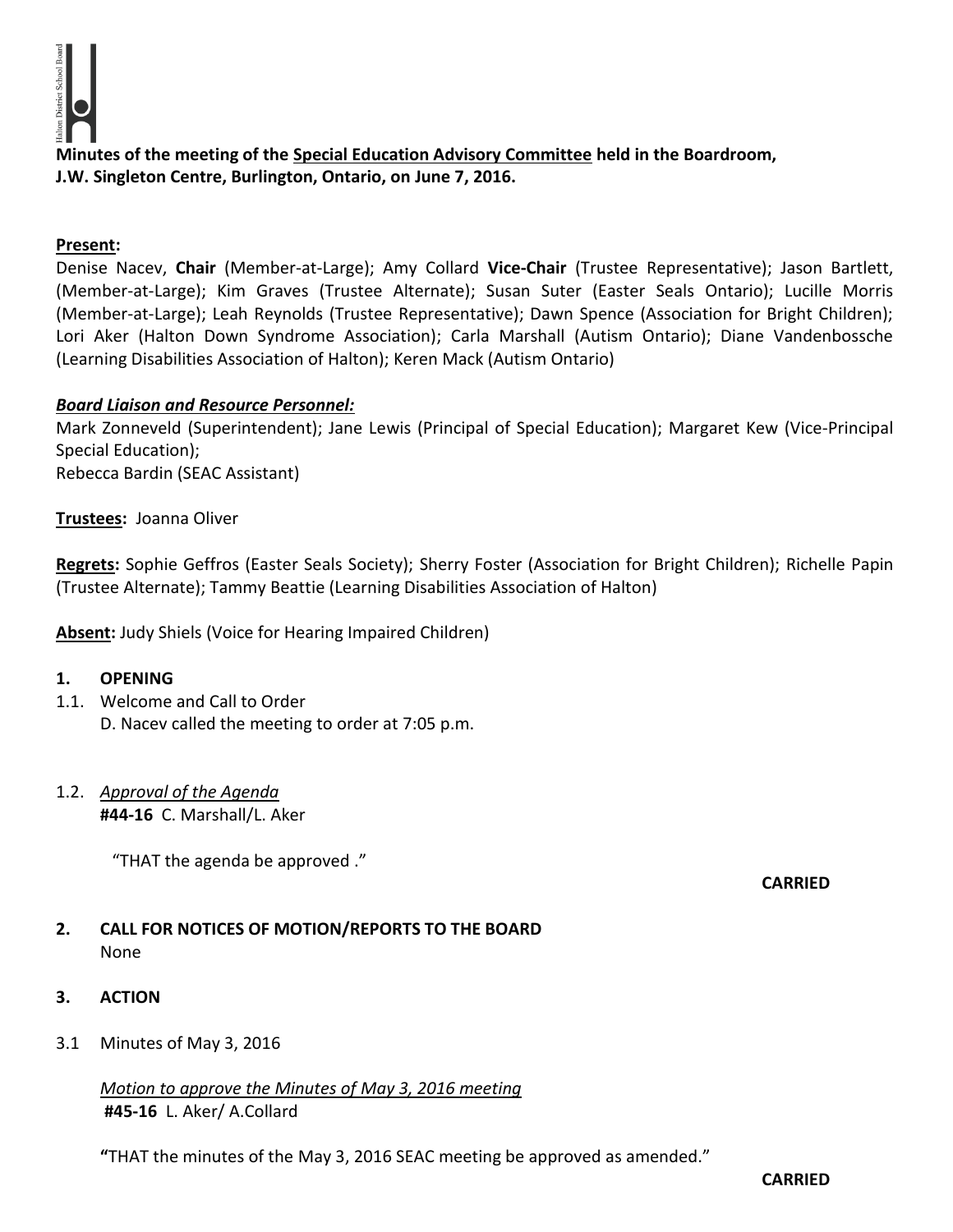## 3.2 Confirmation of SEAC vote to support HDSB 2016-2017 Special Education Plan:

Learning Disabilities Association of Halton – No Halton Down Syndrome Association – No Easter Seals- No Association for Bright Children - No Autism Ontario – No A Collard – Abstain J. Bartlett – No D. Nacev – No VOICE for Hearing Impaired Children – Abstained L. Morris – Abstained

A Majority Report will be submitted on behalf of SEAC. A. Collard recommended that remarks/comments be submitted to the SEAC Chair, D. Nacev will then draft the report on behalf of SEAC.

D. Vandenbossche would like to confirm what the process is after the majority report is submitted to the Board?

M. Zonneveld will confirm the process with the Kelly Amos, HDSB Chair and follow up with SEAC.

D. Nacev confirmed that she will compile a report and send to SEAC via email for feedback prior to submitting to the Chair.

*Motion for SEAC to compose/submit a Majority Report outlining rational in not supporting the 2016- 2017 HDSB Special Education Plan*

 **#46-16** S. Sutter/D. Vandenbossche

"THAT SEAC members will submit comments/suggestions regarding the Majority Report to D. Nacev in the next few days. This report will be completed by June 17th. SEAC will have the opportunity to review and respond to D. Nacev prior to the majority report being submitted to the Chair of the Board." **CARRIED**

D. Nacev confirmed that the voting of the Special Education Plan was deferred last week and it will be voted on next week after the budget.

## 3.3 Determine Discussion Topics for 2016/2017

D. Nacev would like feedback on what discussion topics members would like to see come forward next year. D. Nacev reviewed the topics that were covered and outlined the topics that are outstanding:

- Mental health
- **•** Gifted Review
- High Needs
- AODA implementation
- Leveled Literacy Intervention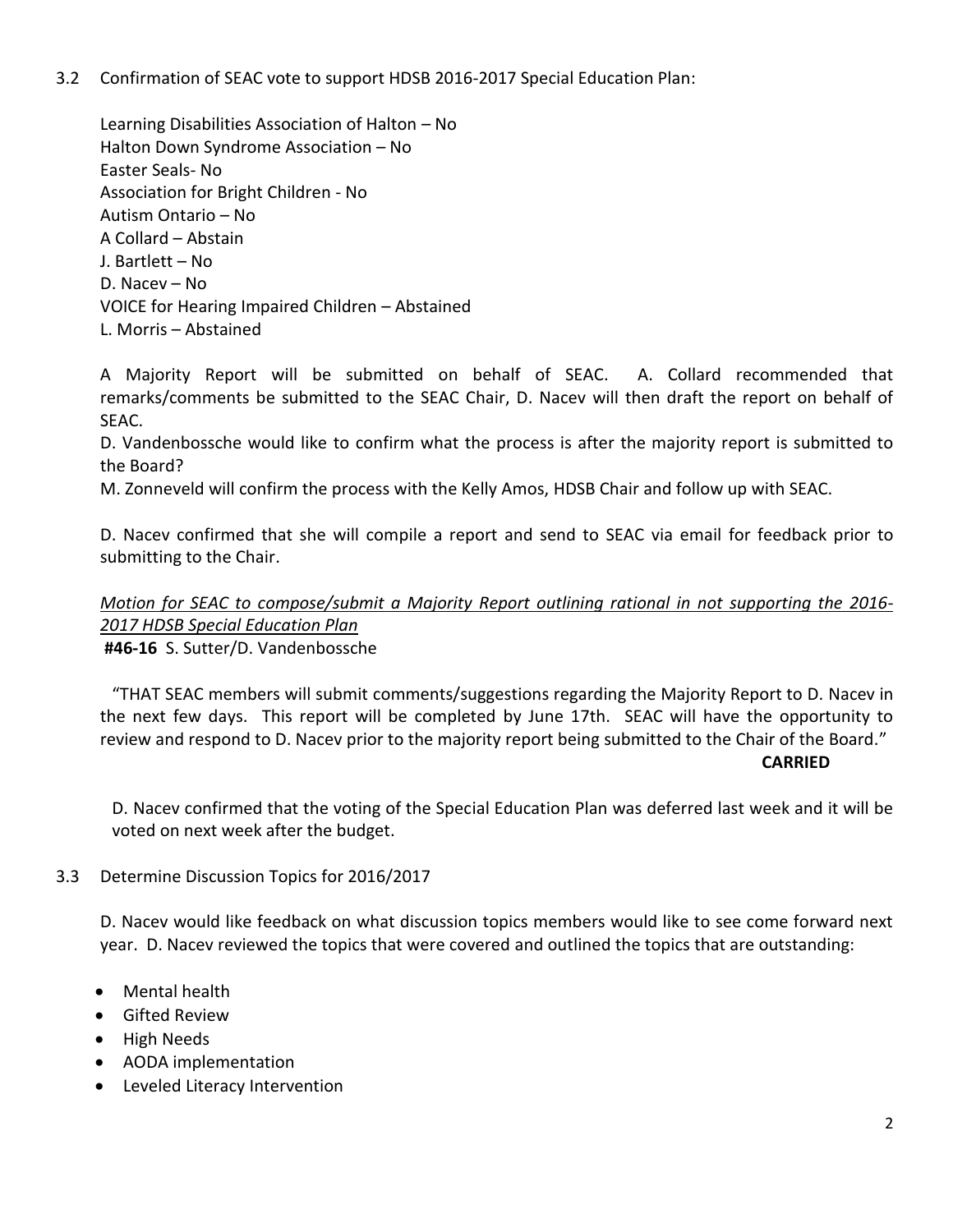D. Nacev requested feedback from SEAC on what other topics are priorities and discussion ensued amongst the members. A selection of topics were brought forward for 2016-2017 year and are as follows:

- Ministry Standards in Special Education Plan and SEAC involvement.
- Lexia Reading program and an update on the status of this program. How this program is being utilized and if it is being used to its full extent.
- Role of the EA for clarification purposes
- AODA Training interested in more conversation around how it relates to Closing the Gap items and accessibility at schools
- SEAC Calendar, key dates on the Calendar.
	- $\circ$  A Collard responded that the Director is putting together an Admin. Procedure for the Budget and Sped. Plan. This will contain critical dates that will be shared on the SEAC calendar
- Board Improvement Plan, S. Miller responded that this could be brought to SEAC prior to finalizing
- D. Nacev is interested in putting together a survey to assist in prioritizing

# **4. QUESTIONS FROM THE PUBLIC**

none

## **5. SEAC DISCUSSION/QUESTION PERIOD**

L. Aker requested a follow up on Accessibility. What types of accessibilities are waiting to be addressed? Would these items take top priority over air conditioning?

M. Zonnevled confirmed that accessibility is reviewed continuously and the needs of students coming into the board or transfer of students from one school to another to ensure accessibility requirements are met. J. Lewis confirmed that the accessibility budget is separate from Closing the Gap.

M. Zonneveld responded that there is also an expectation with Closing the Gap that all schools are up to a compliance standard for accessibility.

D. Vandenbossche requested that the meetings be voice recorded as in the past and feels that this would be a useful communication tool. M. Zonneveld responded that video and voice recording is costly because of the need of a trained technician. M. Zonneveld will inquire if voice could be incorporated without the video. This will be discussed further with Superintendent G. Truffen.

K. Graves has confirmed that A. Grebenc and herself are exploring the options of technical training to manage the video/voice recording of SEAC meetings.

L. Aker would like to know the outcome for Community Pathways Program due to the delay in expansion to the school.

M. Zonneveld confirmed that the 10 classroom expansion has been delayed due to budget. Many renovations have taken place and the schools continue to provide service to the students. Community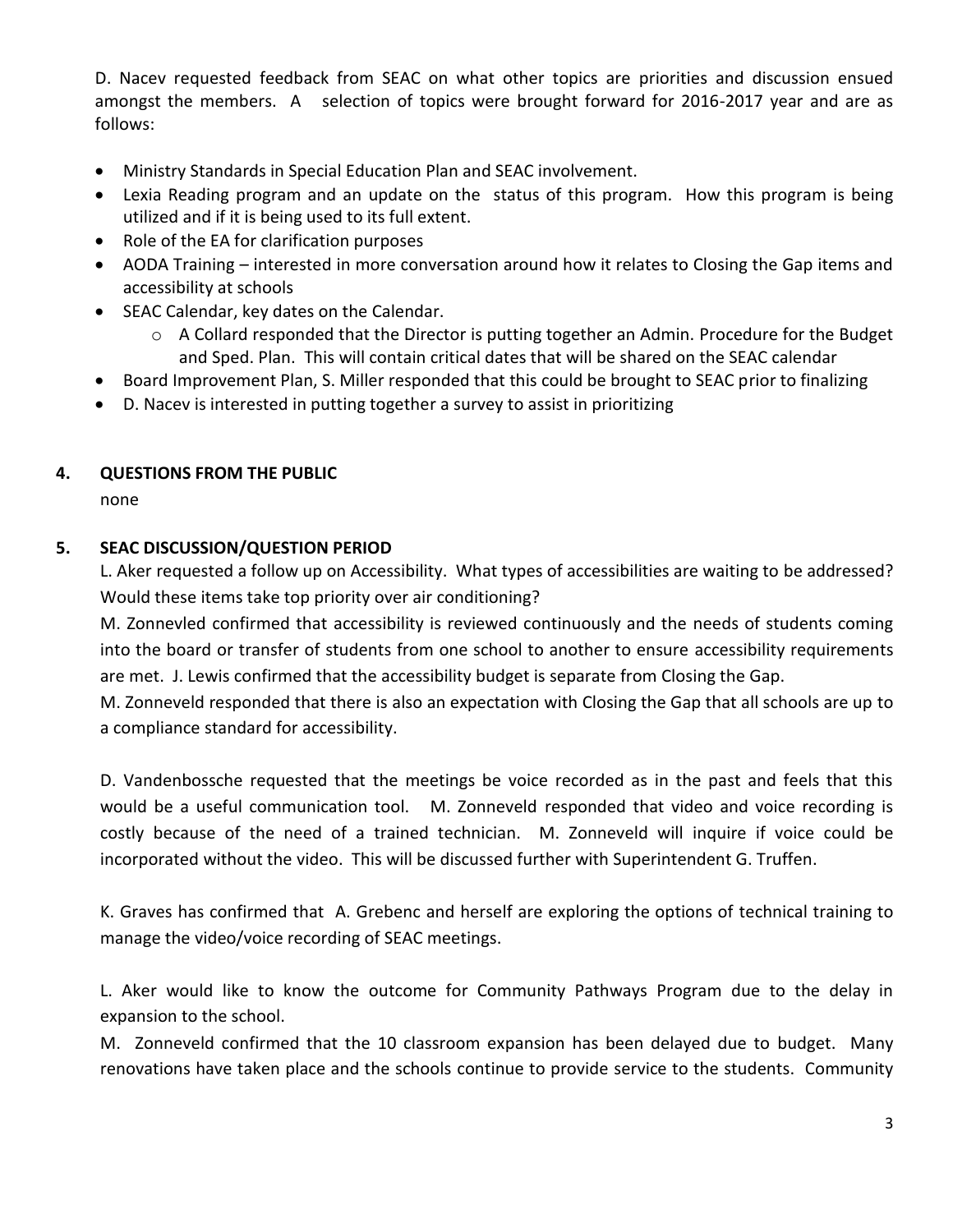Pathways Program continue to have additions to staffing and space as needed at each of the schools. M. Zonneveld anticipates that this will continue to be the process.

S. Miller confirmed that the Principal at Craig Kielburger is confident that the students will continue to be provided the same level of service. L. Aker would like to confirm the dates of the expansion. K. Graves confirmed that this has been delayed approximately 6 months due to design.

L. Aker requested J. Lewis to speak to the process of having the waiver letter corrected. J. Lewis confirmed that Student Services is working with the vendor and alternatives are being reviewed. L. Aker would like the IPRC waiver letter added to the plan as an appendix.

# *Motion to have the IPRC waiver letter reviewed as a committee in the SEAC fall agenda.*  **#47-16** L. Aker/D. Vandenbossche

"THAT SEAC review the IPRC waiver letter as a committee in the SEAC fall agenda. Once it is reviewed by SEAC it be added to the Special Education Plan appendices."

## **CARRIED**

L. Aker requested an update on the High Risk Needs Review, where they are in the process of the High Risk Needs Review and will a report be coming to SEAC? M. Zonneveld will confirm the dates with SEAC in the fall but will also ensure that this comes to SEAC for input prior to completion.

L. Aker would like all SEAC motions added to the Board website.

## **6.0 COMMUNICATION TO SEAC AND CURRENT SUCCESSES**

# 6.1 Superintendent's Report

- Report will follow
	- Support for Students should the Learning Centre not move forward next year
		- o Learning Disabilities as a focus for next year
		- o Special Athletes Track meet is this Friday at Craig Kielburger.
		- o Special Education Review looking at Programs and Services. Report coming to the Board next week.
		- o Self-Contained Class Admin Procedure first draft to Admin Council. Will be brought to SEAC in September and is in process
		- $\circ$  Future items that will be brought in the new year Growing public awareness in Autism Services in the province. Would like to discuss these changes with SEAC. No details at this time to share.
	- A. Collard would like to know if the board is expecting funding to help support the changes that will be taking place. M. Zonneveld responded that these are options that are being discussed. Special Needs Strategy - had an opportunity for input and the Ministries are coming back to the Boards with next steps.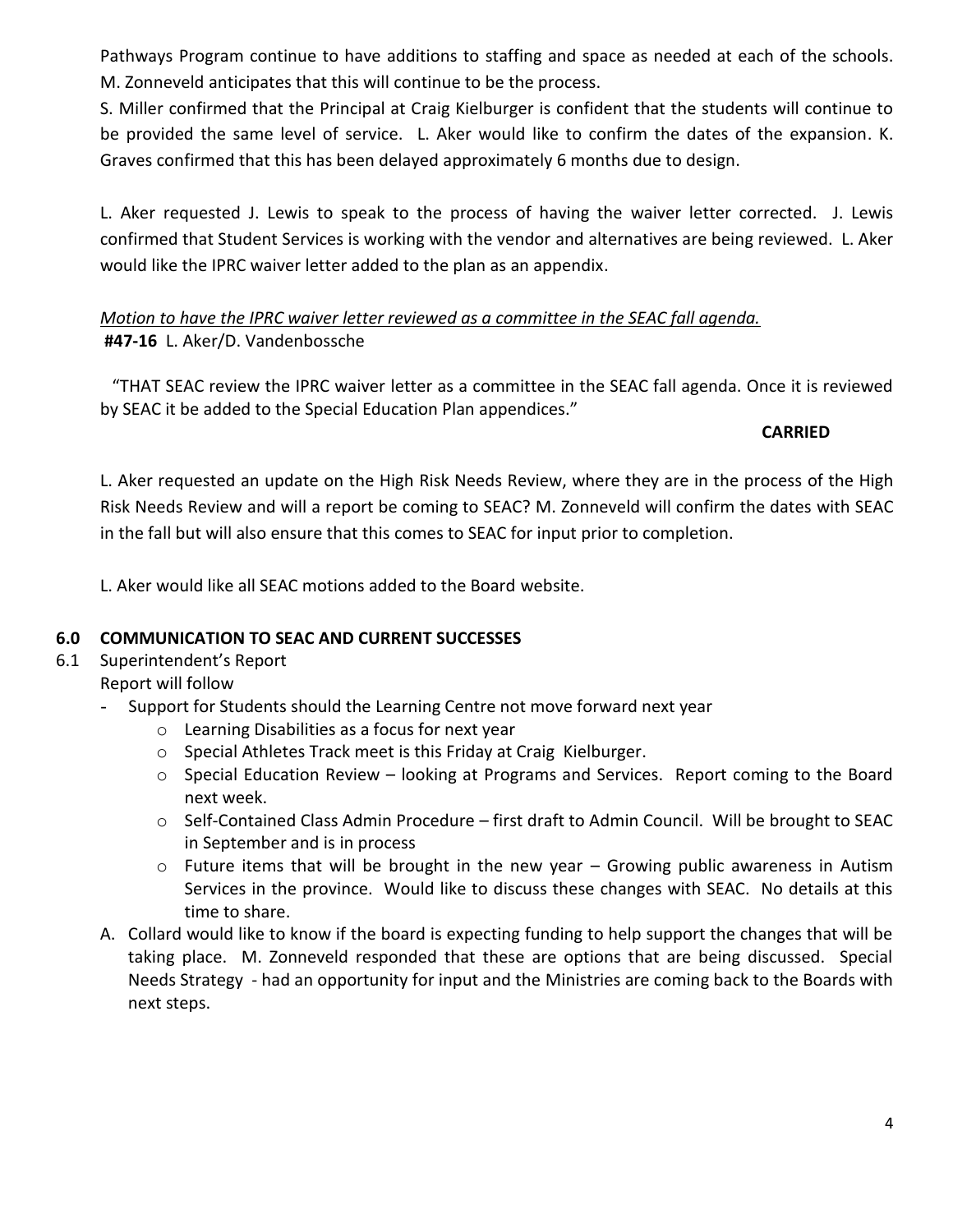# 6.2 Association Reports

#### LDAH – D. Vandenbosshce

- $\bullet$  Second last lecture series tonight last lecture will take place on June 15<sup>th</sup>, Milton
- Registration open for keyboard classes in Fall 2016
- Applied for pro-grant for the Lecture series to take place next year.

LDAH Would like the support of Student Services Department and HDSB with providing students/parents LDAH information. M. Zonneveld responded that the SEAC flyer has been removed from the Special Education Plan for review/updating. It is being reviewed by Student Services and would welcome suggestions on how to keep this information current. S. Miller responded that this is a broader issue of communication with HDSB. This has been identified and being addressed at the senior level.

M. Zonneveld thanked D. Vandenbosshe and Trustee D. Danielle for attending the Student Services Staff meeting that took place. M. Zonneveld spoke to the morning's events and the valuable learning opportunity for all.

HDSA - L. Aker

- GO21 Saturday June  $18^{th}$ , Milton Major fundraising event
- 11 schools participated in the world down syndrome videos will be available on the website

L. Aker announced that she will be stepping down as the HDSA SEAC Representative. She thanked everyone for their support and commitment and that it has been a pleasure working with each member of SEAC.

ABC – D. Spence

- Annual picnic Saturday June  $18<sup>th</sup>$  at Lowville park
- 6.3 Trustee Reports

#### A. Collard

Program Viability Review, Special Education Plan, Budget, Multi Year Plan will all be voted on at the upcoming Board meeting.

These are public meetings and the public are welcome.

#### K. Graves

Considering a notice of motion regarding the Learning Centre and would like thoughts from SEAC and suggestions on what would be considered. This motion would consider formalizing a plan and reporting back to the Board the following year regarding the delivery of these services. K. Graves concluded that emailed comments/suggestions are welcomed.

D. Vandenbossche would like to know if there are currently students on the wait list for the learning Centre. D. Vandenbossche stated that if the support and capacity is not available at the students school, this could be problematic.

J. Lewis responded that there are a variety of reasons that a student could be on a waitlist. There are currently no students that have been assigned a September start date. Approximately 30 students are on the wait list from previous referral meetings; no start date had been assigned to these students.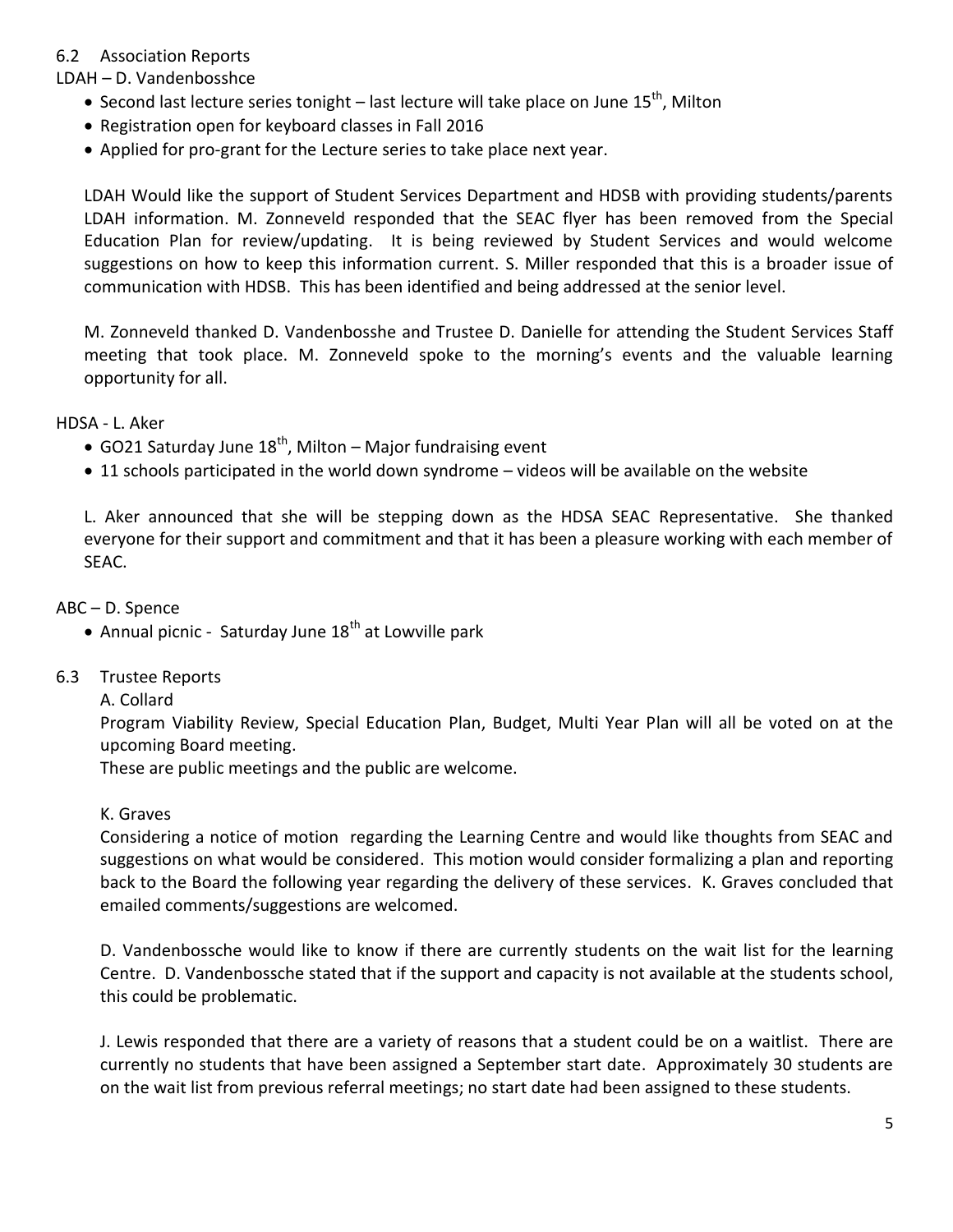L. Aker requested that the parents voice of the how the students have been accommodated be incorporated into the review.

6.4 Committees and Other Reports

D. Nacev was not able to submit the application for the Pro-grant

Vote is happening on the budget at the June 15<sup>th</sup> Board meeting and would welcome SEAC members to attend this meeting. D. Nacev will be submitting a delegation to the Board. D. Nacev reviewed with SEAC the items that she would like to add to the delegation and welcomes any suggestions from members.

*Motion to waive the rules* **#48-16** L. Aker/J. Bartlett

**CARRIED**

*Motion to delegate to the Board* **#49-16** D. Nacev/D. Vandenbossche

"THAT SEAC Chair D.Nacev delegate the Board of Trustees about our concerns with the budget and specifically with the cuts to Special Education Funding."

**CARRIED**

PIC

Planning for conference is underway and the speaker will be Craig Kielburger.

EIE

Final meeting for the school year was held May 18, 2016 in the Milton Staff Learning Centre. The meeting was started with the affirmation statement regarding Halton's rich history of First Nations and Metis that Halton District School Board is using to begin many of its meetings. As there was no new learning planned for the meeting, members had the opportunity to share verbal updates with each other. We heard from Halton Interfaith Council, Halton Diversity and Equity Roundtable, Community Development Halton, HDSB Board of Trustees, HDSB Human Resources, HDSB First Nations, Metis and Inuit Education, PIC, HDSB SEAC, and Library Services and ELL. If you want more information I regard to any update presented, please contact me.

The committee has done a great job of covering many of the 7 lenses of Equity and Inclusive Education. I requested on behalf of SEAC that the committee focus on the Ability Lens next year.

EA Allocation Draft report stage – in motion

L. Aker would like to confirm if all stake holders have been involved in the review. The Motion that SEAC passed stated that we would extend to add a comprehensive review. Will the consultation take place with other stakeholders? What will that time frame look like?